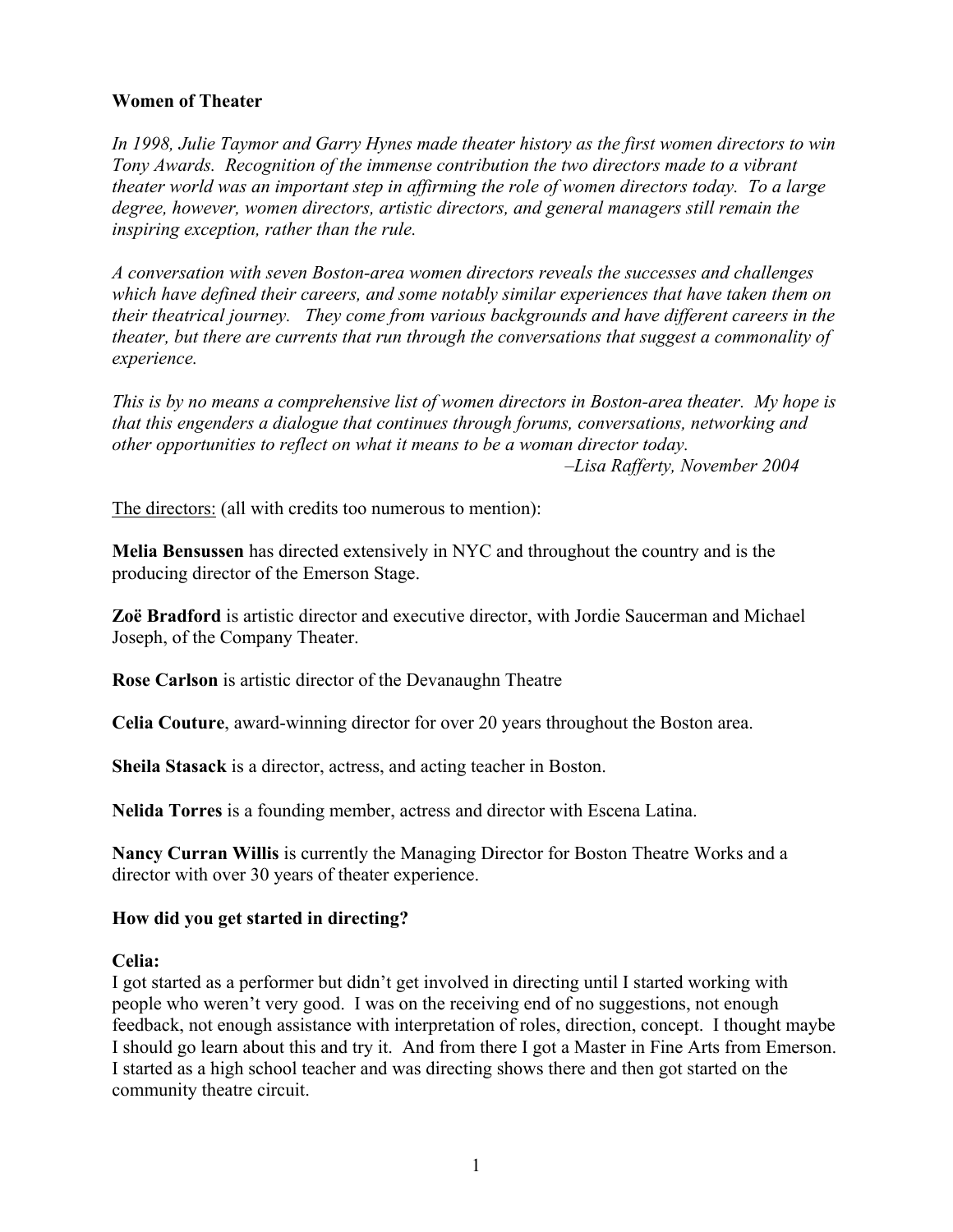### **Melia:**

I started officially as a director in college – Brown. I had a genuine impulse – as an actor I watched directors and thought – I could do this. I understood instinctively about directing. After college, I did some directing at the Actor's Theater of Louisville and was an Artist in Residence at the Publick Theater (in NYC). And it went from there.

#### **Nelida:**

In my group, there was need for a director. Because there wasn't anyone else from outside, I decided to take it on.

#### **Zoë:**

I watched a lot of old movies as a kid and started directing small movies in high school. It was the end of the Donna Reed era and I was scared I was going to have to wear an apron and pearls. I didn't want to be that person, I wanted to be a director. I majored in film in college - the only female film major. After college Jordie and I started working for children's theater groups around Boston.

#### **Nancy:**

I come from a theatre family. I grew up playing with the rest of the theater brats outside of Quannapowitt Players. But I didn't really get into theater until my children were young and I wanted to do something for me. I learned directing by watching and observing, by stage managing and producing and learning all the ins and outs for 15 years.

#### **Sheila:**

I first took a directing class in college - Illinois Wesleyan. I had been directing a musical every year for a kids program in Brookline, and I've always worked with kids. My Master's is in education. I've also directed adults in various productions and have been teaching for years.

#### **Rose:**

You just say you're a director and you do it! Back in 2001, I fell in love with *Three Sisters* by Chekhov and decided to direct it on my own. The vision and ambition that was born out of doing *Three Sisters* lead to starting the Devanaughn Theatre. Through that experience people see a style of directing they like and ask you do things. One thing leads to another.

#### **Were you influenced or mentored by any women directors when you started out?**

### **Zoë:**

My high school art teacher – Claudette Bobay. She taught me how to think, to question, to discover, how to be high on life. She was like Maude – in *Harold and Maude* – but younger – she was incredible. She made me realize I could be anything she wanted to be. She opened up the art spirit for me.

### **Melia:**

My mentor was Joe Papp. The women I met weren't interested in mentoring.

### **Nancy:**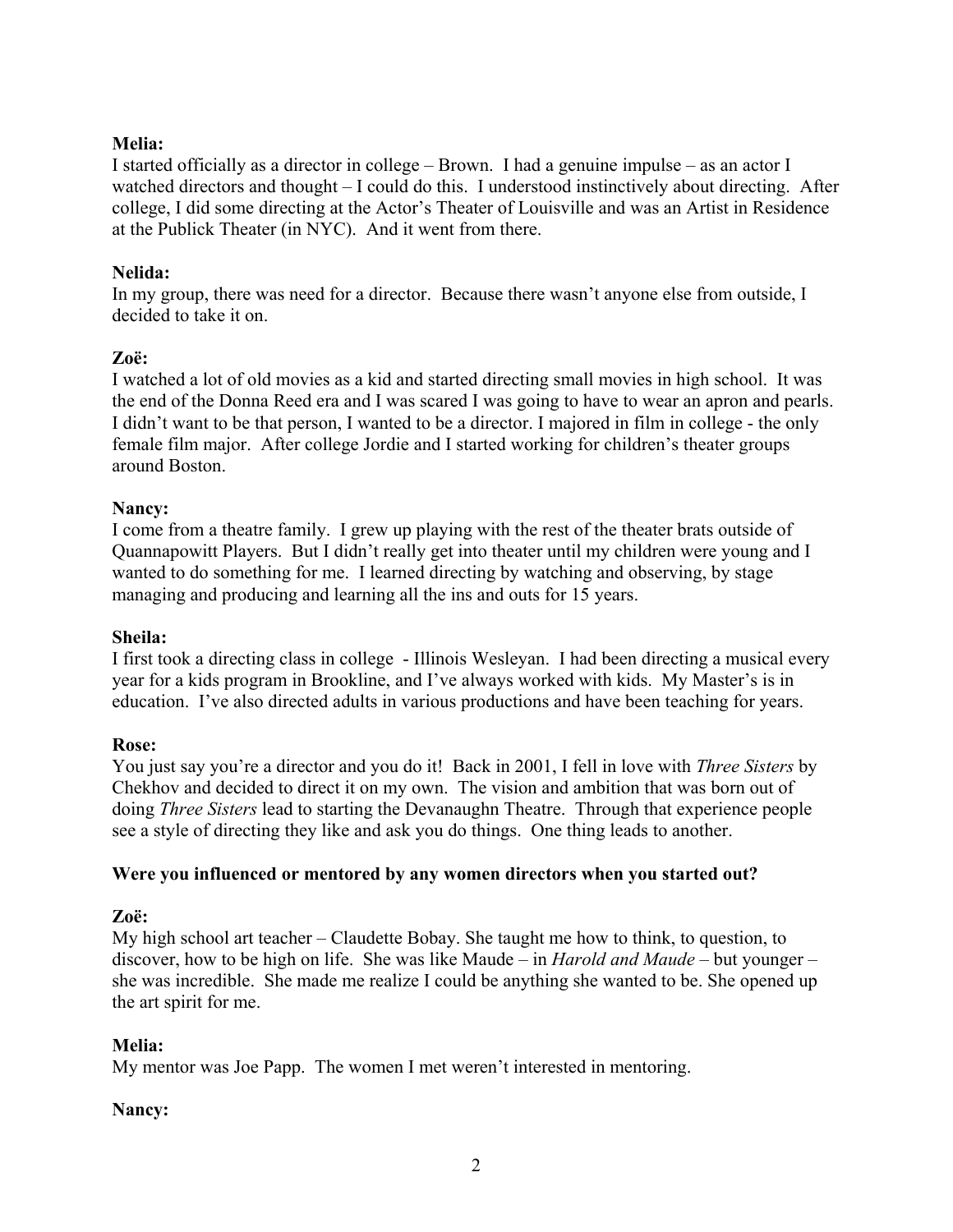There are two women directors who had had a profound influence on me. Irene Ehl – she had a wonderful way of getting things from her actors. The other was my  $9<sup>th</sup>$  grade English teacher – Diane Lind - she was a huge influence. She has a quiet, stately, positive yet firm approach. She is a joy to watch.

#### **Sheila:**

There certainly weren't many women directors around when I got started in theater or certainly not high profile directors.

#### **Celia:**

At the time, Emerson didn't even have female instructors in directing. Fran Weinberg was one of my mentors, though. I love how she works with actors.

#### **Rose:**

I've certainly had a couple of directors that have meant a great deal to me. Rick Lombardo, and Scott Zigler at ART. I've also been influenced by other female directors as colleagues.

#### **What challenges do you face as a director? Are any unique to being female?**

#### **Nancy:**

There is no "old girls network" in Boston. There are some male actors I have worked with where I needed to break down the barrier of being a woman. You spend the first few rehearsals and early stages of "what the hell does she know," especially in a male dominated play like *A Few Good Men* or *The Boys Next Door*. For the most part, the work is not about the struggle of being female, but more about how can I break through to the next level.

### **Melia:**

As a younger woman director, there was the challenge of being taken seriously – in part because I was female and young, and in part because my nature is to make the room feel nonauthoritarian. I stress collaboration, and now at my age, it's clear I'm in charge even when I'm gentle about it. When I was younger, I was sometimes misunderstood as not being as in control as I was.

As a young woman, if you hide the controlling card, you can be misunderstood. Whereas a younger man just seems like a nice guy, the young woman cannot seem like a pushover. Once you've got enough experience or enough of a resume, people assume you know what you are doing. I'm really enjoying this time of life because I don't have to worry about how I'm perceived anymore.

### **Celia:**

It's rather difficult for women without a ton of professional experience to break into theatre in Boston. It's pretty closed. If you do break in, you only get so far. Even in community theater circles, there is a majority of men who are directing. But I've been fortunate enough in working with actors. They respect you if you know what you're doing and threat them with dignity and respect. Even with the artistic teams I've worked with, I've always felt respected and appreciated. It's very much collaborative thing with me.

#### **Zoë:**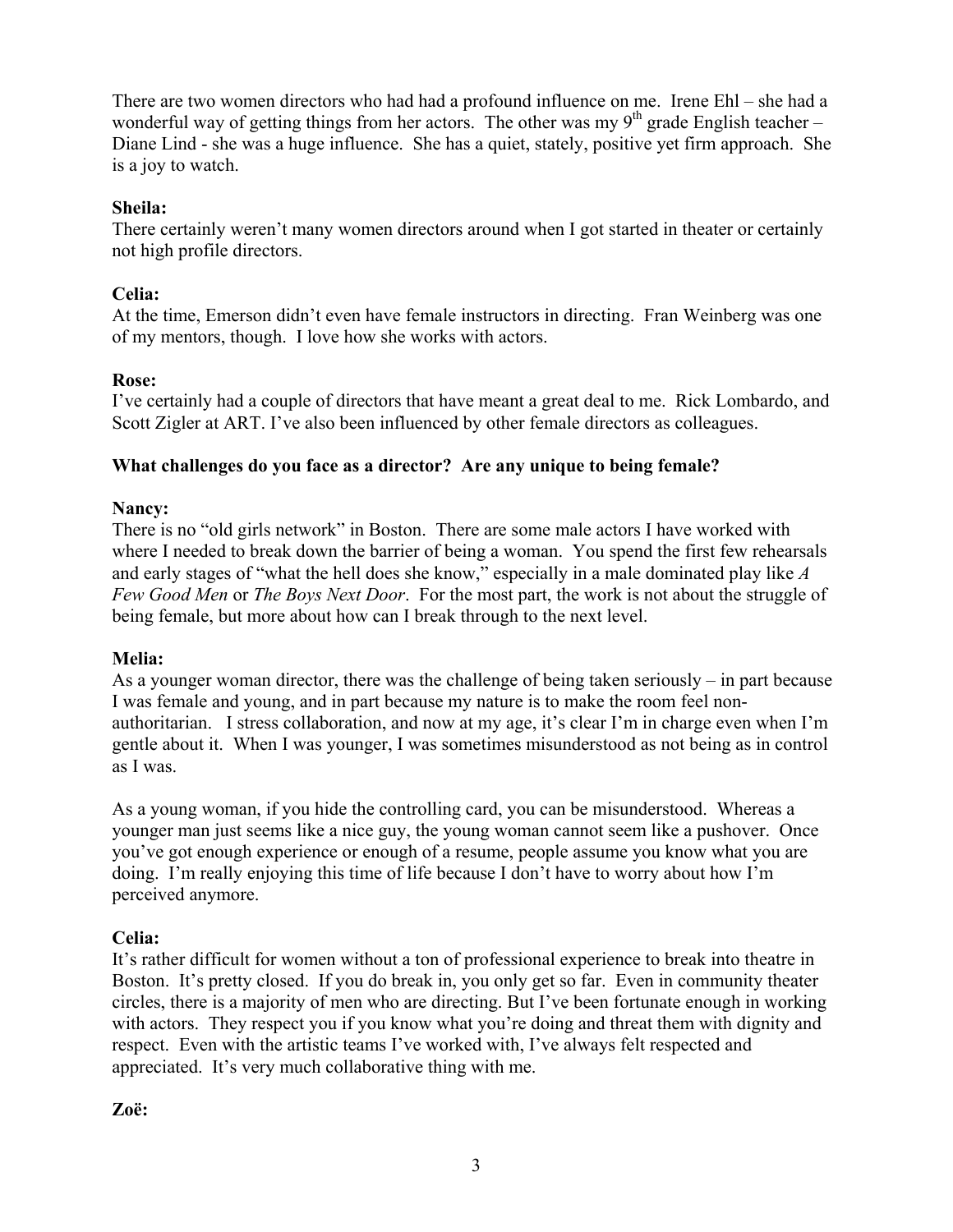Being a female in business was extremely difficult – not a female director so much. It was exciting because we overcame it and gained the respect of the (South Shore) community. But we had to prove what we had set out to do. It seems my whole life has been about that - there has been nothing handed out on a silver platter. It's really important to surround yourself with strong people – both men and women. We started with nothing. Right away, I knew we have to get going and be brave – no one was going to hand it to us. Male oriented obstacles were all on the business end.

#### **Sheila:**

Boston is still more male-oriented than female-oriented. There seem to be more opportunities for women in community theatre.

#### **Nelida:**

The access to resources is a challenge. I have to delegate so much to people who are already in power to get anything done. I sometimes have to rely on male production staff to get things done – it's easier.

Sometimes, I direct people who are resistant to female directors. Some male actors question a lot – it's harder for them to believe in my vision. It doesn't happen a lot, but there are some that can't take direction from a woman.

#### **Rose:**

Gender can play into the dynamics with the cast. In American society, a female director has to work much more diligently at the beginning to underline a tone of authority. I don't like that and I don't appreciate that but it's the honest truth. A male director can walk in the room and a lot of casts will simply give them respect because they are wearing the pin that says "director." But I have to immediately establish a sense of authority, and then I get the respect and it's usually unwavering after that. And certainly once you get involved in the work and they see what you are doing, they appreciate it and respect your vision.

Ironically, I feel I can't be as warm and flexible as some of my male colleagues are allowed to be. If I do that I give up a certain ground of authority.

The very strong women who are my colleagues, all seem to have the same personality type that I do. It's not hard for them to underscore a sense of authority right away. But I wonder what would happen if we couldn't do it.

### **How do you find the balance of work and personal life?**

### **Rose:**

I'm not very good at balancing work and personal life. Basically I just work all the time. My friends understand the ebb and flow of my work life and know when I'm not available because of a show schedule. Just the parameters of doing theater – the hours. Theater is not very conducive to having a so-called "balanced life." In a romantic relationship, just pure schedule can make things difficult.

### **Nelida:**

I haven't had a personal life  $-$  it's more a theater life.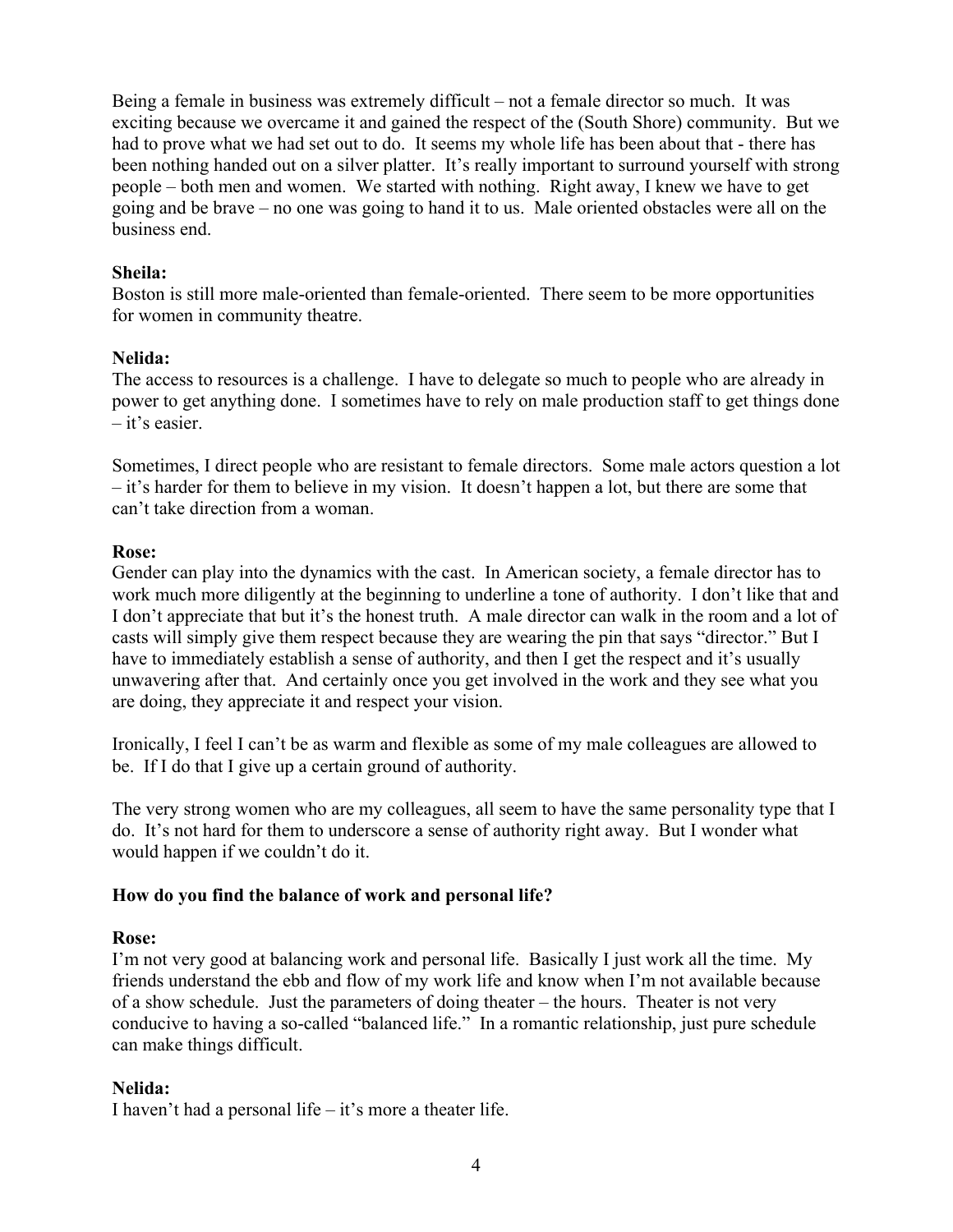### **Celia:**

Because I love it so much, I make sure my schedule accommodates theater. Because if I didn't do it, I couldn't do anything else in my life. I'm discriminating about what I gravitate toward.

### **Sheila:**

I don't have much of a personal life – I've raised 3 boys – 3 men now. Most of my life is about work and some of it is by choice and some of it isn't.

### **Melia:**

It is very difficult to be a professional and have a family. In theater, it is very complicated for anybody. Because it's still a medieval profession in its attitude about work – most of us came to the theater in part because of its obsessive nature. It's all about the work and the people we work with become our family.

When you get to a certain point, this career is not welcoming to compromise. How does this profession adjust around the rest of us that aren't the young Turks anymore? Universities have benefited greatly from this. It's a way to marry your career and your life – in a way that professional theater alone does not allow. I love that about my job – that I am trying to bridge the gaps in my own life. This year, I'm adapting and directing a new show for kids.

I'm drawn to theatre for young audiences because it can involve my children. I try and keep one professional show a year that is not about my family. My grown-up connection.

### **Nancy:**

I didn't do a good job balancing work and family life. I was a divorced mother, raising three children, working full time, doing theater as an avocation.

# **Zoë:**

The key to balancing my work life and my personal life is having a great team (at Company Theatre) and pacing myself. I'm lucky that my two stepsons have really enjoyed growing up in the theater. It's something we could do together. I'm lucky to work so close to my theater that I can have the stepsons and the committed relationship and make it work. My partner is the one who keeps our home running. The opening night is what we do for social life sometimes. And I can bring my dog to work.

# **What shows attract you?**

# **Nancy:**

I like shows that are psychologically dark and complicated, complex. Shows that have a dark side, that appeals to me. Finding the moments of good over evil. Even the comedies I direct have an edge – as in *As Bees in Honey Drown*. I also like shows that are complex technologically.

# **Sheila:**

I like serious pieces that make a statement of some kind or tell us something about life, rather than pure entertainment. In theater, we have a unique opportunity to move people, to reach people in some way – that makes them talk about it afterwards.

### **Celia:**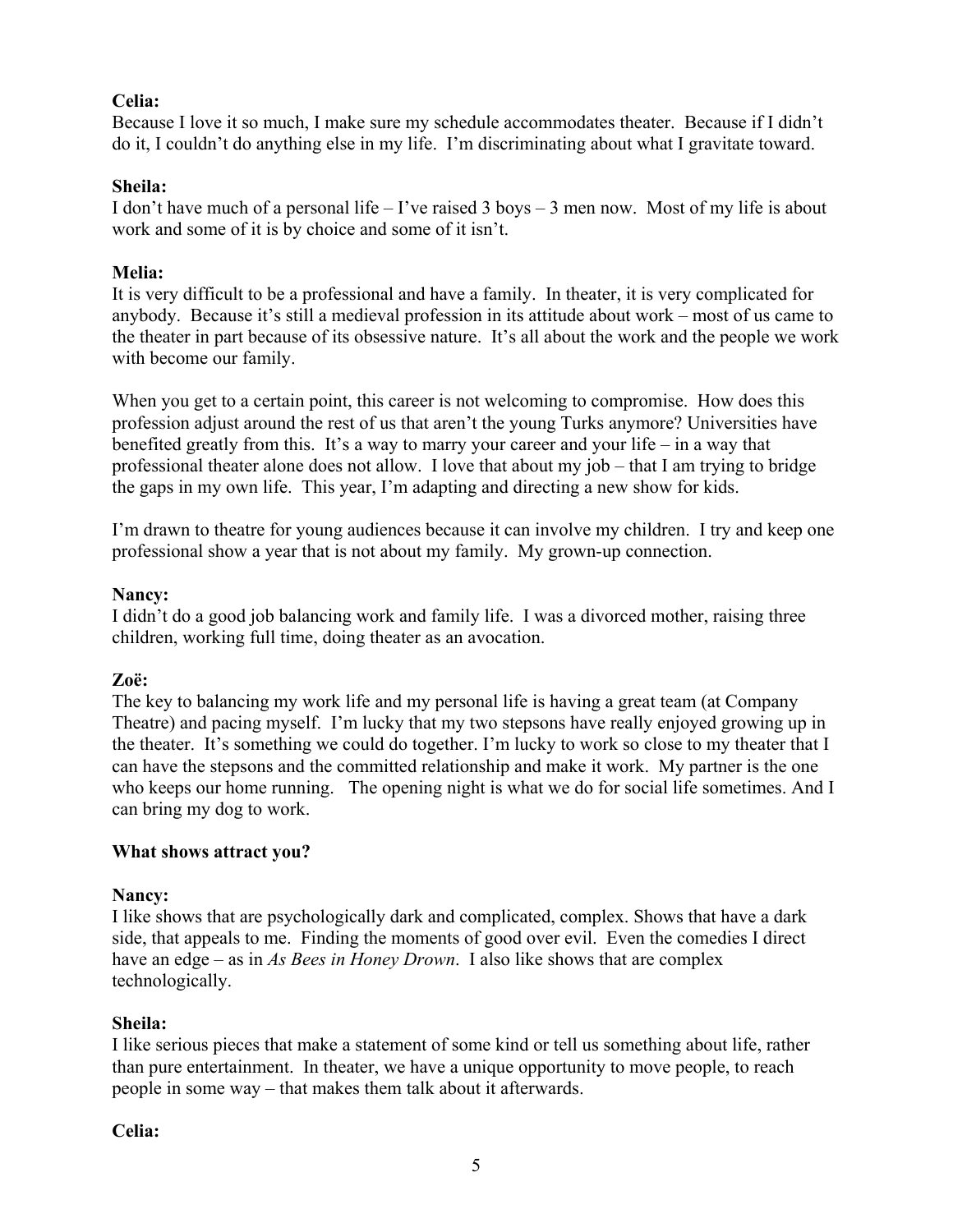It's a lot of different things. I typically don't gravitate back to traditional kinds of musicals. I've been there, done that. If I'm going to tackle a musical, it has to be rarely done, or challenging. I gravitate toward work that is really challenging.

### **Melia:**

I want shows to say something that I believe in. I'm interested in plays that somehow illuminate our time spent on this planet. Enlightening plays are more interesting to me than entertaining plays. The art of directing is being possessed by the spirit of the writer.

### **Zoë:**

I like shows that are big, glitzy and challenging. We like mainstream shows- we enjoy them. But I also love a sleeper, too, a risk show. Something just for us, something we can help teach audiences to enjoy beyond *The Sound of Music* or whatever. But we still enjoy doing *Sound of Music* – you can put your heart and soul into it and find the edge and be creative with it. And then move on to something like *Falsettos* or the *The Rocky Horror Show*.

My favorite thing is to get people laughing and crying at the same time. It's pretty basic stuff really. One of my favorite things to do is to write and direct our own work like *Gloryland*.

### **Rose:**

Dark shows attract me. Contemporary or classic theater that explores the darkness of life - why we do the things we do – what is part of our innate humanness and what is part of some outside influence.

Things that revolve around passion are important – passion for another person or passion for an idea. I like things that explore loss and what we do about that. Not in a macabre way but a search for catharsis. For me, that's the angle of life that is very worth exploring and the truth I want to find. The tragicomic is very important to me  $-I$ 've been influenced by Charlie Chaplin and that's why I'm very involved in Irish theater.

### **Nelida:**

I really like absurd comedy. I don't do musicals, I don't do social-in-you-face stuff with large speeches about whatever. I like shows that shock you in a second and then go back to the regular flow. It's a challenge but very satisfying.

### **Are there shows that should only be directed by a woman?**

### **Rose:**

In general, no. There might be a couple of plays that are by and about women that may be the exception. Although there are differences to gender, we are artists first.

### **Celia:**

A play like *Sisters Rosensweig* is better served by being directed by a woman.

### **Nelida:**

No, I have a problem dividing, putting genders to theater. I've seen a play about women's things, directed by a man and it was wonderful. I directed the same play and it was wonderful too.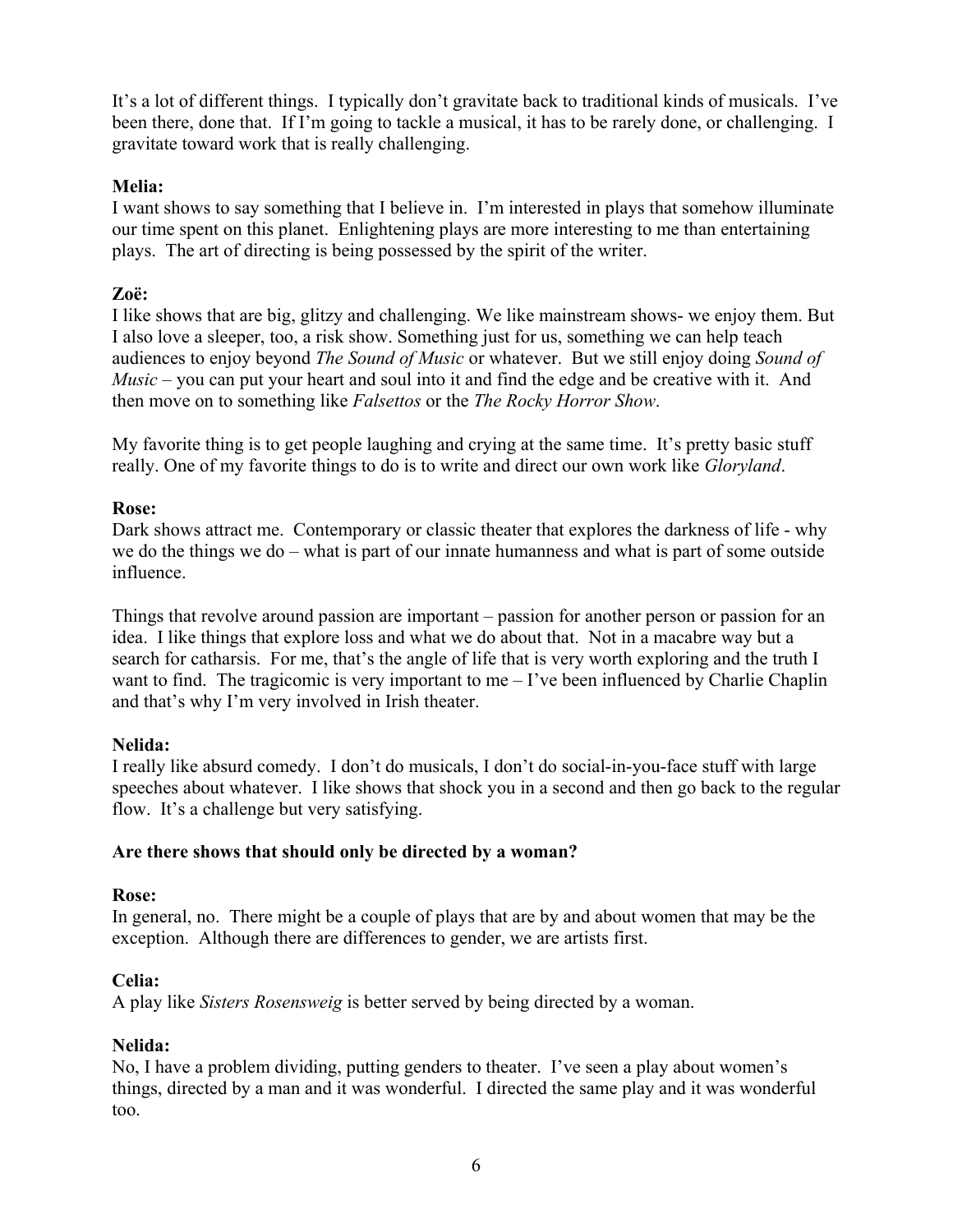# **Zoë:**

I would never say that. I've had people say I'm not black so I can't direct *Dreamgirls* or I'm not Jewish so I can't direct *Fiddler on the Roof,* and I say yes, I can. If it's something I'm unfamiliar with, I will put myself in those minds and surround myself with people who know this culture. I want to go on a new trip, do something different.

### **Nancy:**

Genders matters but what really makes a difference in interpreting the play. There are some plays that need to be directed by and extremely aware and sensitive director, be it man or woman.

### **Sheila:**

Any show that is primarily female should be directed by a woman.

For instance, I am directing the *The House of Bernarda Alba*, and by virtue of being female, I'm going to know more about oppression in society that just reading about it but not really knowing. A woman can make a difference in the material.

# **Melia:**

There aren't plays that should be directed by a woman, because then we would say that there are plays which should only be directed by guys, or people of color.

### **Do you have the opportunity to mentor or encourage other female directors?**

### **Melia:**

At Emerson, I can advise my students on the workings of a career. I didn't have any of that when I was in school.

# **Nelida:**

I like to take someone on to help them in a way I didn't have. I learned by doing on my own.

# **Zoë:**

At Company Academy, we do a lot to really encourage the kids – boys and girls. We give them a lot of responsibility in shows, and we offer a directing class and it's usually taught by a woman.

# **Celia:**

I try and encourage young directors. There is still a majority of men directors and I don't quite understand how to help these women take that leap. I always say to people, does anyone want to apprentice or work with me? I'm one for mentoring and sometimes it comes to fruition.

### **Nancy:**

I love to instill the love of the art in young people, especially in the non-professional theatre world.

# **Sheila**

Between teaching and directing, I haven't come across many women who are interested in directing.